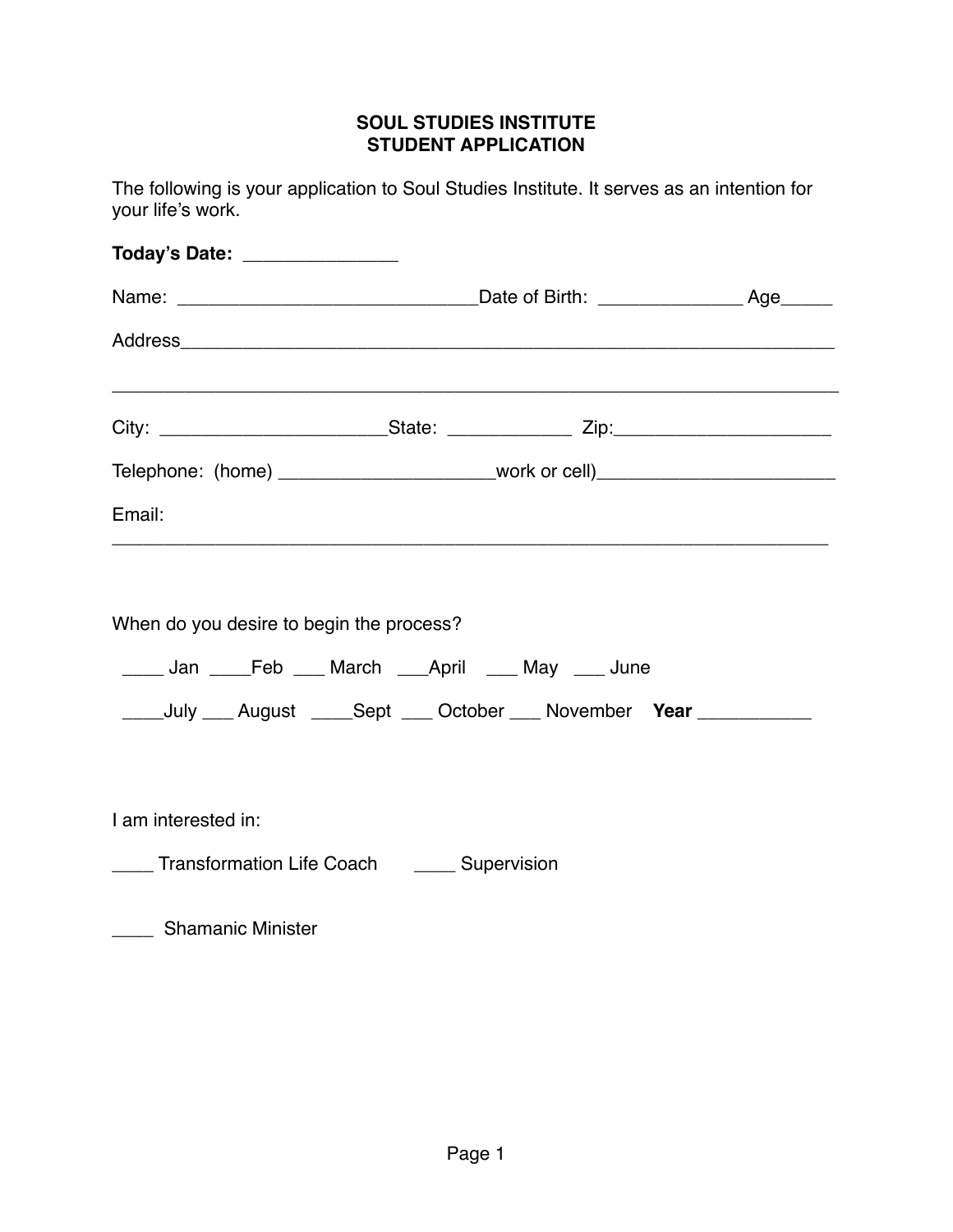1. Write a personal statement here including your background, those persons and events which had the greatest impact on you in your life, your educational and professional goals and what has most inspired you to do this work and study. Include information concerning your own personal healing and transformation process.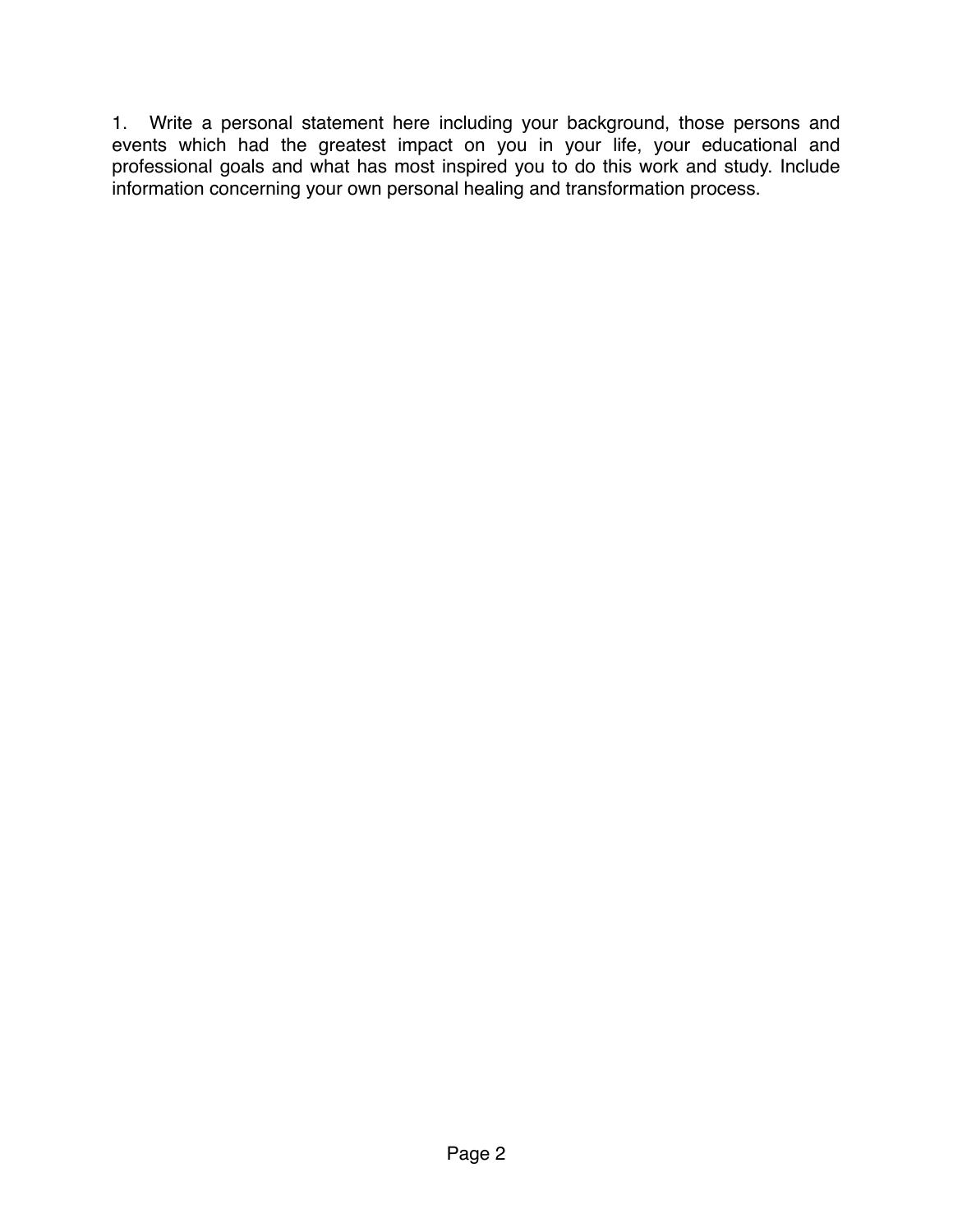2. Education:

| Institution<br>Date | Field of Study | Degree |
|---------------------|----------------|--------|
|                     |                |        |
|                     |                |        |
|                     |                |        |
|                     |                |        |

Write about any LIFE OR WORK EXPERIENCE that you would like to apply or credit to this training. (Attachments Accepted)

3. Write about your future vision and dream as it relates to the completion of this training.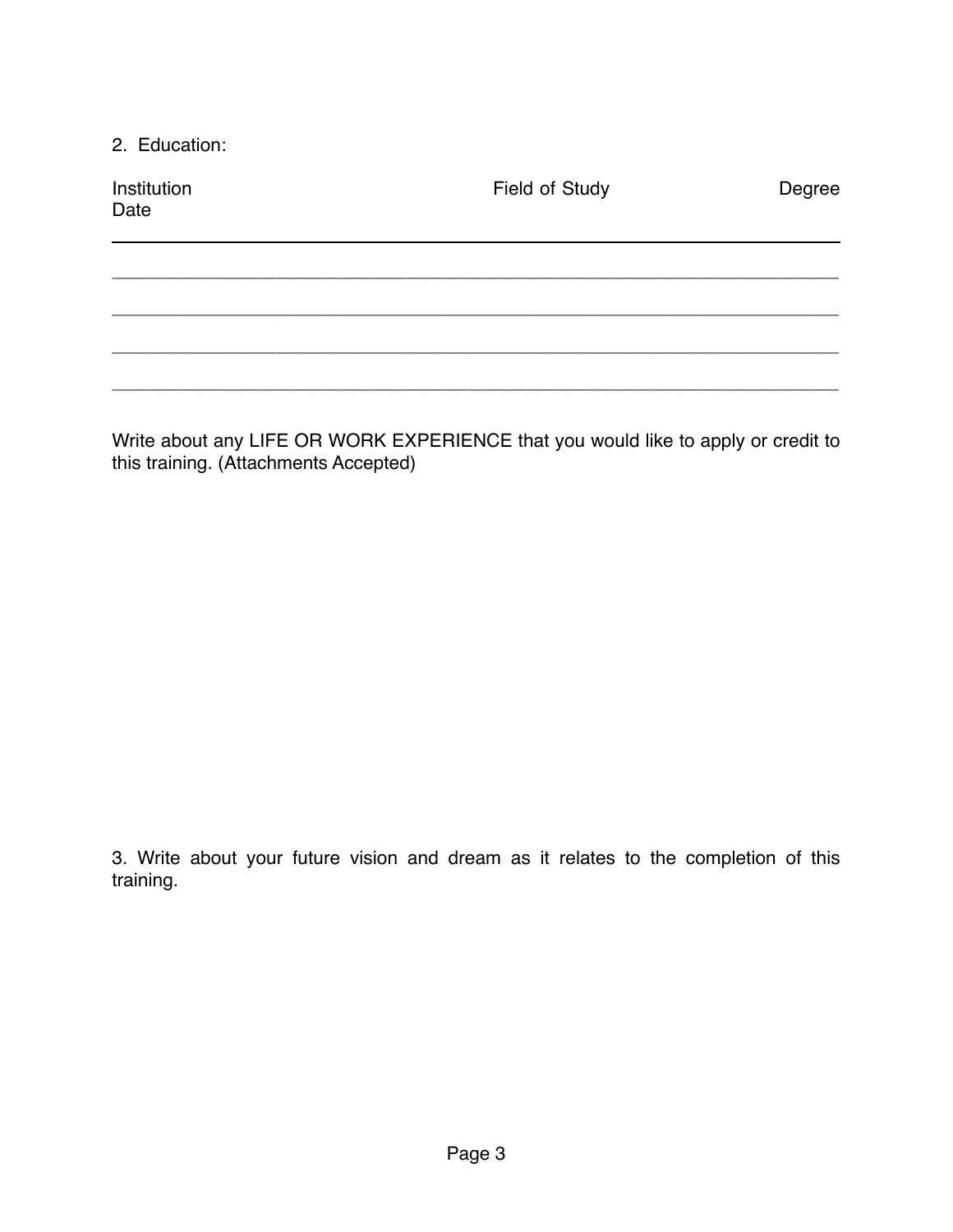4. Write about your present immediate family relationships. How will this process affect these relationships and how do you/will you integrate personal healing and transformational work/academic study with family?

5. What is the next step for you in your personal healing and transformational journey?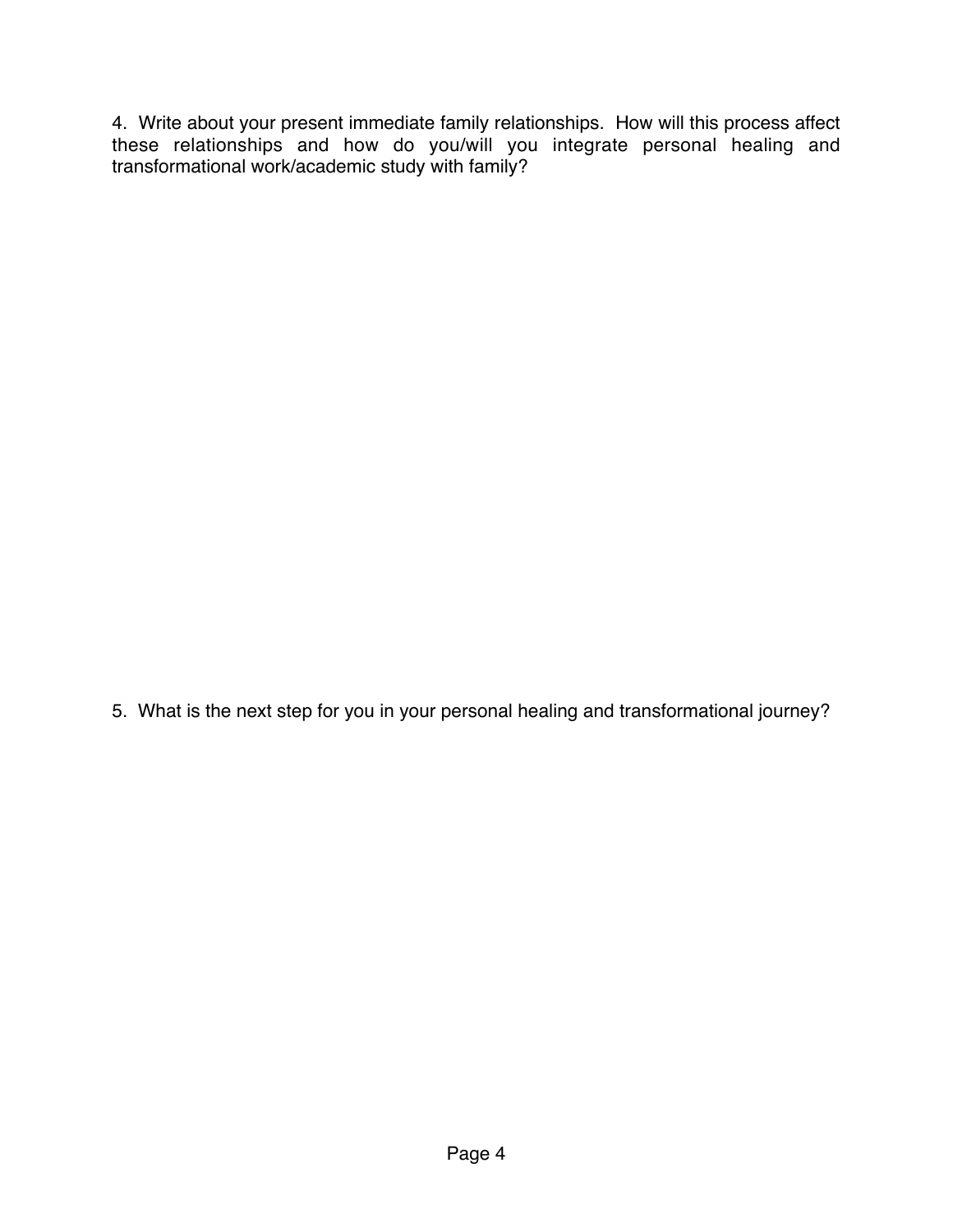6. How will you finance your education at Soul Studies Institute?

7. Any other comments or information you feel is important to know for us to know about you: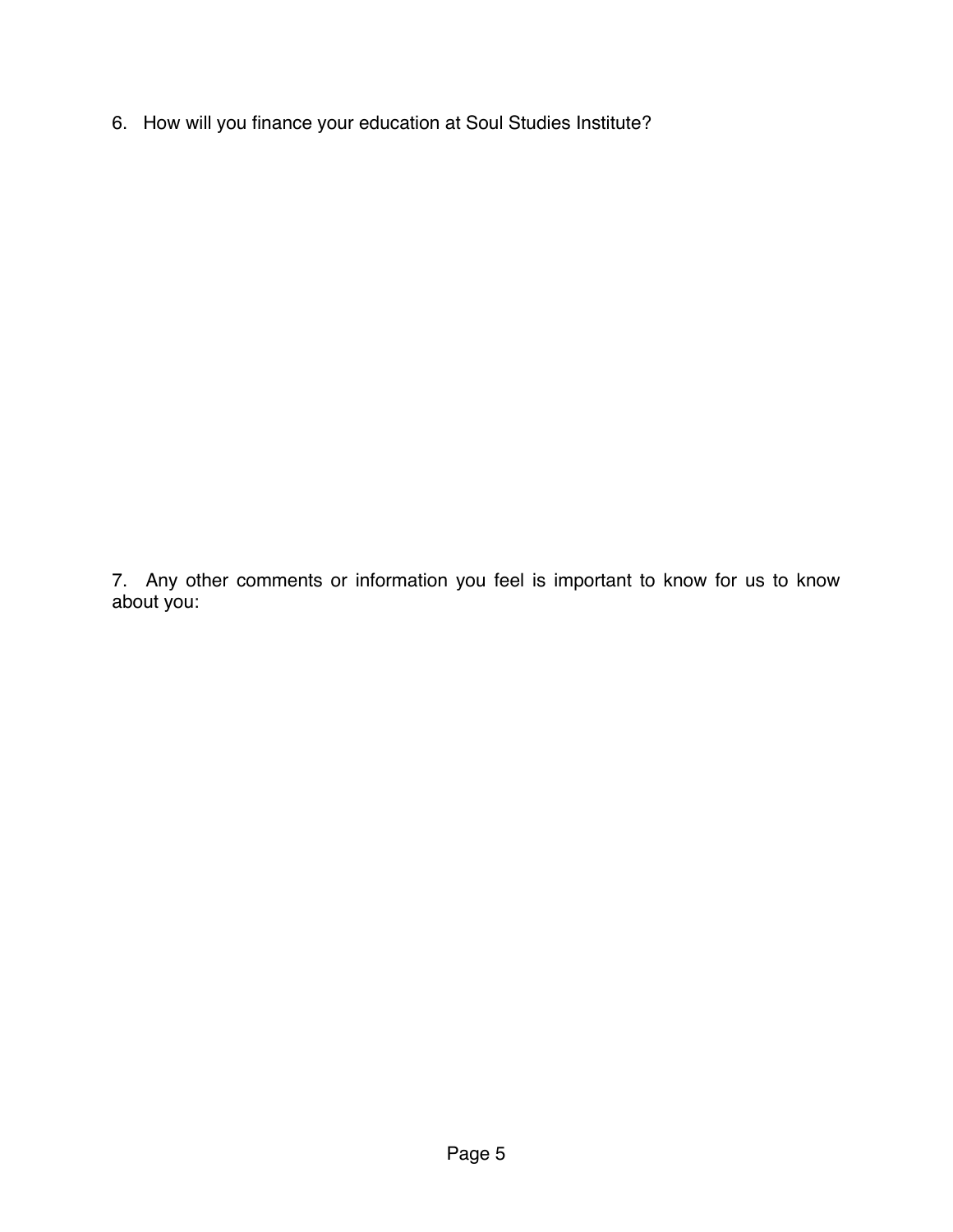## **COMMITMENT TO THE SOUL STUDIES TRAINING PROGRAM**

I, the contract of the contract of the contract of the contract of the contract of the contract of the contract of the contract of the contract of the contract of the contract of the contract of the contract of the contrac \_\_\_\_\_\_\_\_\_\_\_\_\_\_ Day of \_\_\_\_\_\_\_\_\_\_\_\_\_\_20\_\_, to begin The Imagination Certificate Training Program for Transformation Life Coach and/or Shamanic Minister certificate.

I understand and agree to the following commitments involved as I undergo the training process:

- 1. I commit to the 1-2 year training process, giving my time and energy for focus on academic tasks and assignments, such as the reading of books, writing papers, completing projects and similar academic tasks.
- 2. I am committed to the time and energy to attend multiple groups and training sessions each week and month - arriving early for set up and supervision, remaining after groups for clean up and process work; showing up on time and being present.
- 3. If I am a distance learner, I commit to attending a minimum of 9 Imagination Weekend trainings during the 2-3 process as well as special weekend courses when applicable per the curriculum and my individualized program.
- 4. I commit to the financial investment of \$5500 to be paid in full prior to the beginning of the training unless otherwise arranged through the business office and contractual agreement.
- 5. I commit to confidentiality and to following personal ethical behaviors and intern principles as presented to me.
- 6. I commit to being clear minded, free from mind altering drugs and medications natural or otherwise.
- 7. I understand there is a re-certification process, which I am required to attend at least one time each year to continue my certification as an Imagination Transformation (dates, times, fees to be announced.)
- 8. I commit to my own personal healing, transformation and passion as I begin this educational journey.
- 9. I commit myself as a Transformer on the Planet committed to acts of creation, peace, love and service.

| <b>Applicant Signature</b> | Date |
|----------------------------|------|
|                            |      |

\_\_\_\_\_\_\_\_\_\_\_\_\_\_\_\_\_\_\_\_\_\_\_\_\_\_\_\_\_\_\_\_\_ \_\_\_\_\_\_\_\_\_\_\_\_\_\_\_\_\_\_\_\_\_\_\_\_\_\_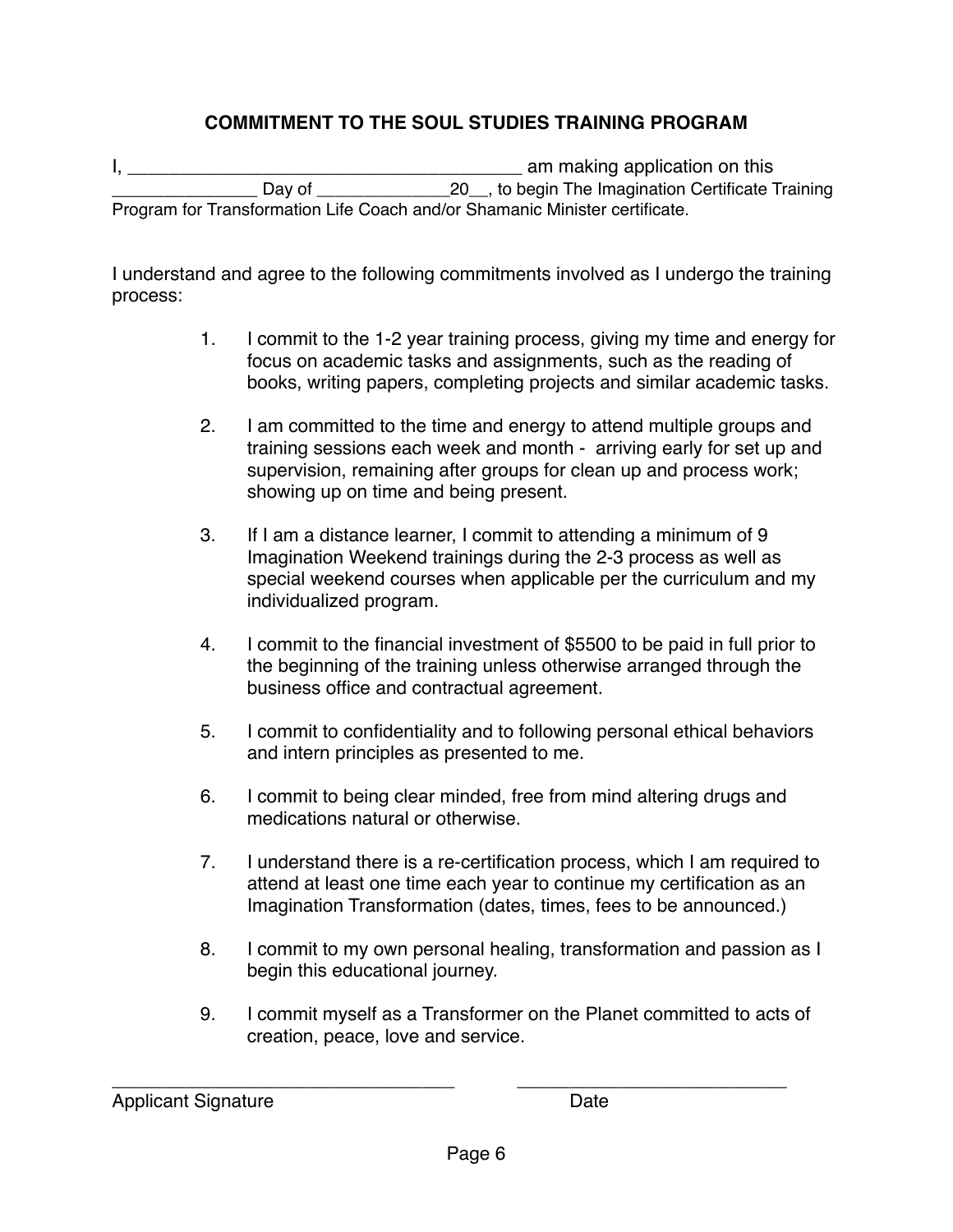## 7Confidentiality Agreement Student/Volunteer **Soul Studies Institute, Inc.**

As an volunteer/student at Soul Studies Institute, you may have access to "Confidential Information". The purpose of this agreement is to help you understand your obligations regarding confidential information.

Confidential information is protected by Federal and State laws, regulations, including HIPAA, the Joint Commission on Accreditation of Healthcare Organizations standards, and strict Institute policies. The intent of these laws, regulations, standards and policies is to insure that confidential information will remain confidential - that is, that it will be used only as necessary to accomplish the purpose for which it is needed.

As a volunteer/student, you are required to conduct yourself in strict conformance with applicable laws, standards, regulations and Institute polices governing confidential information. Your principal obligations in this area are explained below.

You are required to read and to abide by these rules. Anyone who violates any of these rules will be subject to discipline, which might include, but is not limited to, termination of privileges or expulsion from the Institute. In addition, violation of these rules may lead to civil and criminal penalties under HIPAA and potentially other legal action.

As an volunteer/student, you may have access to confidential information, which includes, but is not limited to, information relating to:

• Medical record information (includes all patient data, conversations, admitting information, demographic information and patient financial information).

• Protected Health Information (PHI) as defined by HIPAA includes, but is not limited to, names, all geographic subdivisions; all elements of dates (except year) for dates directly related to an individual, telephone numbers, fax numbers, electronic mail addresses, social security numbers, medical record numbers, health plan beneficiary numbers, account numbers, certificate/license numbers, vehicle identifiers, device identifiers and serial numbers, web universal resource locators (URLs), internet protocol (IP) address numbers, biometric identifiers, including finger and voice prints, full face photographic images and any comparable images; and any other unique identifying number, characteristic, or code.

• Employee information (i.e., social security number, employment records, and disciplinary actions)

• Institute information (i.e., financial and statistical records, strategic plans, internal reports, memos, contracts, quality and peer review information, and communications).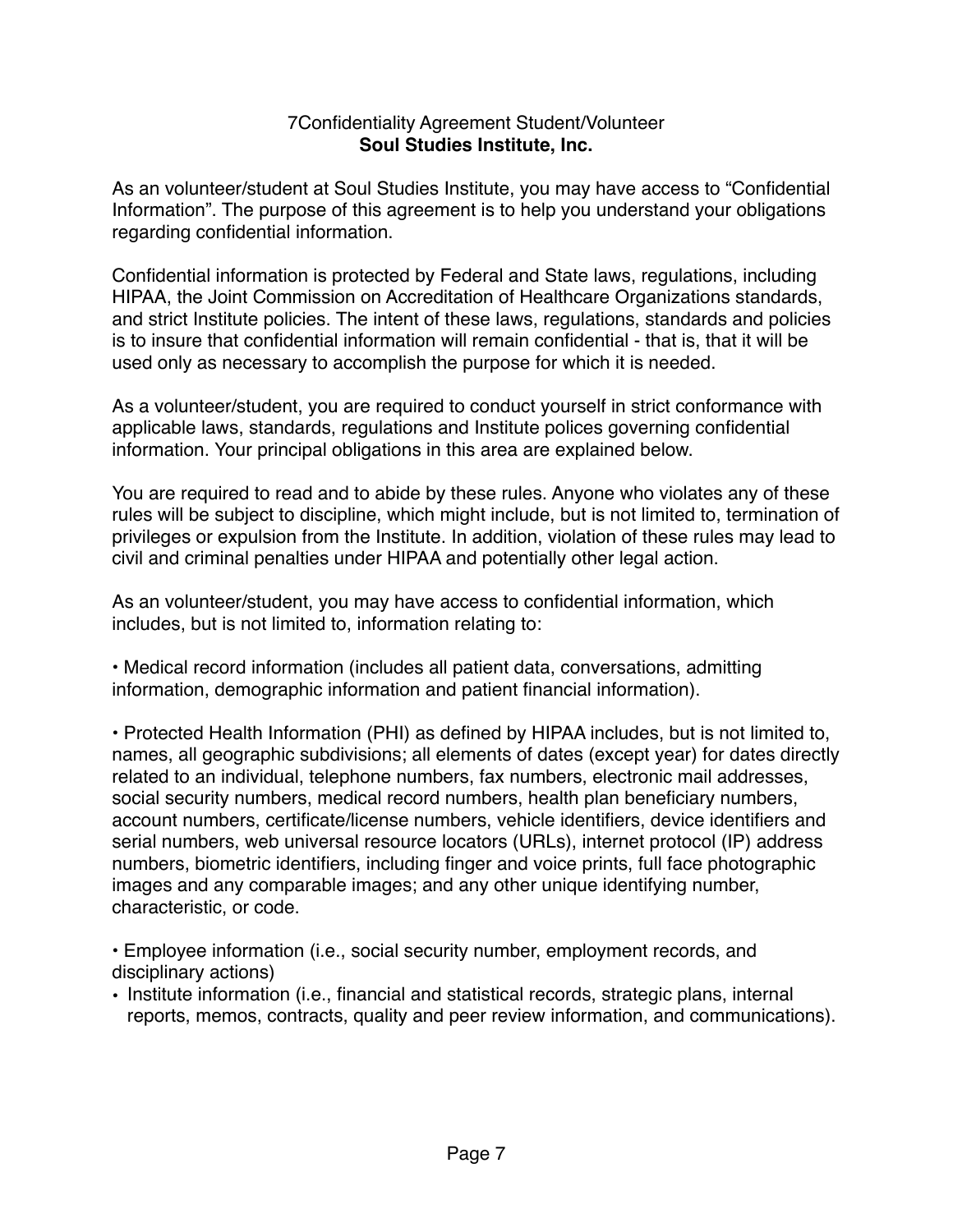• Computer programs, client and vendor proprietary information, source code, and proprietary technology. In the event that you do have access to confidential information, you hereby 1 agree as follows:

• Use confidential information/data as needed/necessary to perform your duties as a volunteer/ student affiliated with the Institute. Do not misuse confidential information/ data or be careless with it.

• Do not divulge, copy, release, sell, loan, review, alter or destroy any confidential information/ data except as properly authorized within the scope of your professional activities affiliated with the Institute.

• Oral Communication: A guiding principle in all communication is to think before you speak and keep in mind both the clients' right to privacy and our mission to restore dignity. Whenever possible we should avoid asking them for personal information in the presence of other clients; use as quiet a voice as possible while in waiting room setting; we cannot prevent some things from being overheard, but we can make every reasonable effort to provide as much privacy as possible.

• Accept responsibility for all activities undertaken using your assigned access code and/or any other authorizations that allow you to view confidential records of any kind.

• Report activities by any individual or entity that you suspect may compromise the confidentiality of information. The University will make all attempts possible to keep good faith reports confidential. However, absolute confidentiality cannot be guaranteed.

• Understand that your obligations under this Agreement will continue after your affiliation with the Institute terminates.

• Understand that any of your access privileges to confidential information/data are subject to periodic review, revision, and, if necessary, modification and/or termination.

• Understand that you have no right or ownership interest in any confidential information/data.

• You will be responsible for your misuse or wrongful disclosure of confidential information and

for your failure to safeguard confidential information/data or your password or any other authorization that allows you to access confidential information/data.

• The Institute may take disciplinary action against you up to and including termination or expulsion in the event you violate this Confidentiality Agreement. In addition, the Institute. may initiate legal action including but not limited to civil litigation or criminal prosecution.